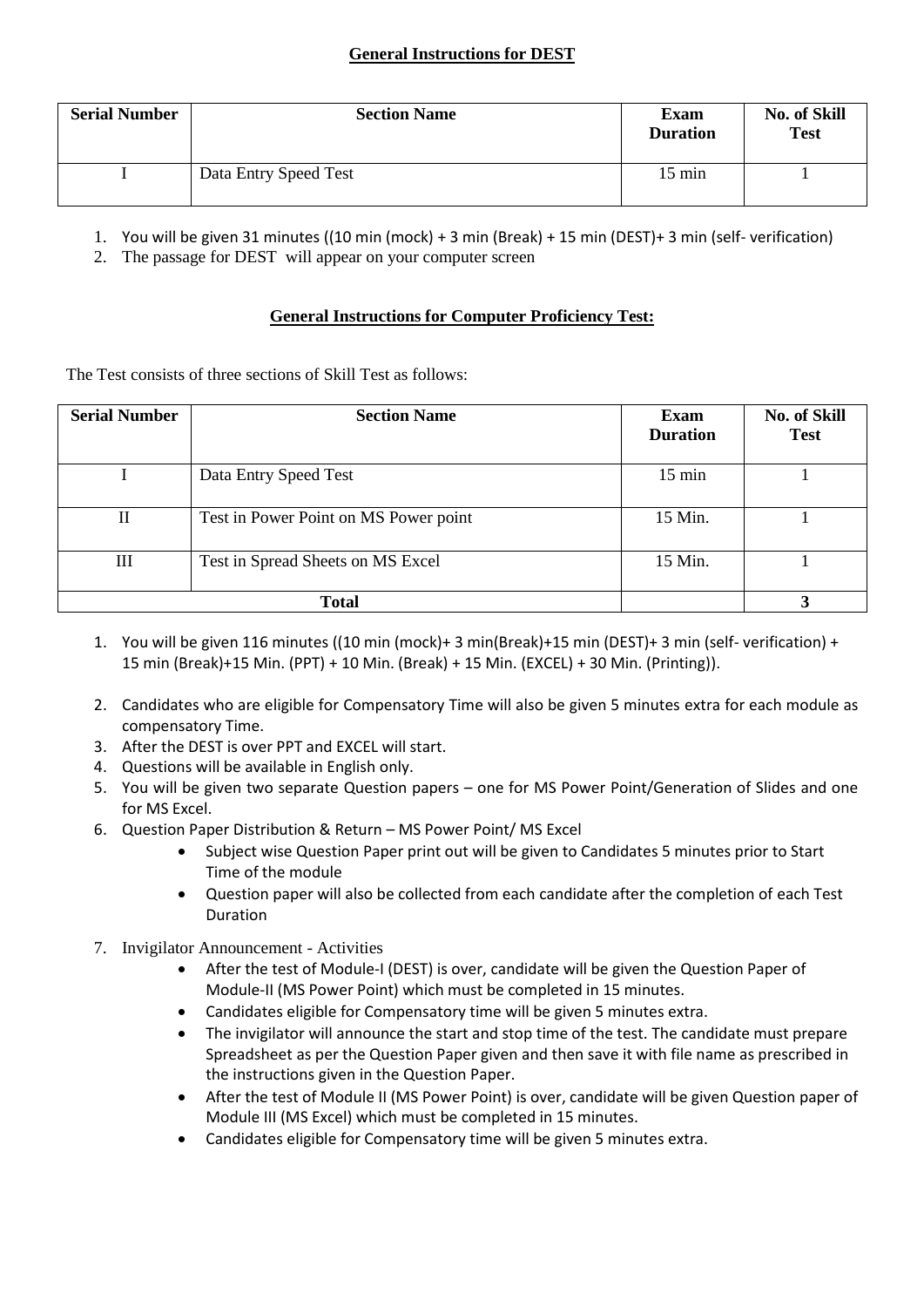- The invigilator will announce the start and end time of the test. The candidate must prepare Excel sheet as per the Question Paper given and then save it as instructed as well as print the same.
- While attempting to MS Power Point and MS Excel, invigilator will open up a blank sheet for the Candidates
- Question Paper for Module-II (MS Power Point) and Module III (MS Excel) contain instructions for typing Roll number and Candidate Name as part of the Power Point Slide and Excel Sheet. Exercise sheet print outs without correct and clear roll number, name and signature will not be evaluated and awarded zero mark.
- Printout of the saved files should be taken thereafter for both PPT and EXCEL modules and signed by the candidate on each page with Roll number and Candidate Name clearly written on each page.
- 8. Candidates will be allowed to leave the Exam Lab after the Signature on MS Excel and MS Power Point sheet has been taken.
- 9. Every candidate will be supplied with a photo bearing attendance Sheet with his/her Roll number. Candidates will be required to put their signature and Left-Hand Thumb impression.
- 10. Candidates should not take any action on their work after the Exam Duration is over and Print out is being taken.
- 11. Candidates shall not be permitted to leave the Examination Hall until all the modules have not been attempted and printouts of the exercise sheet is also taken
- 12. When the printout of the MS Excel / MS Power Point is given to Candidates, they should write their roll no. and name on each page, sign and handover the same to the invigilator.
- 13. On completion of test/modules, they shall remain seated on their desks until their exercise sheets are collected and accounted for. They must not type, write or erase after the expiry of allotted time.
- 14. Silence must be observed in the Examination Hall.
- 15. Candidates must abide by further instructions, if any, which may be given to them by the Invigilator. If any candidate fails to do so or indulges in disorderly or improper conduct, he/she will render himself/herself liable to expulsion from the Test or such other penalty as the Commission may deed fit.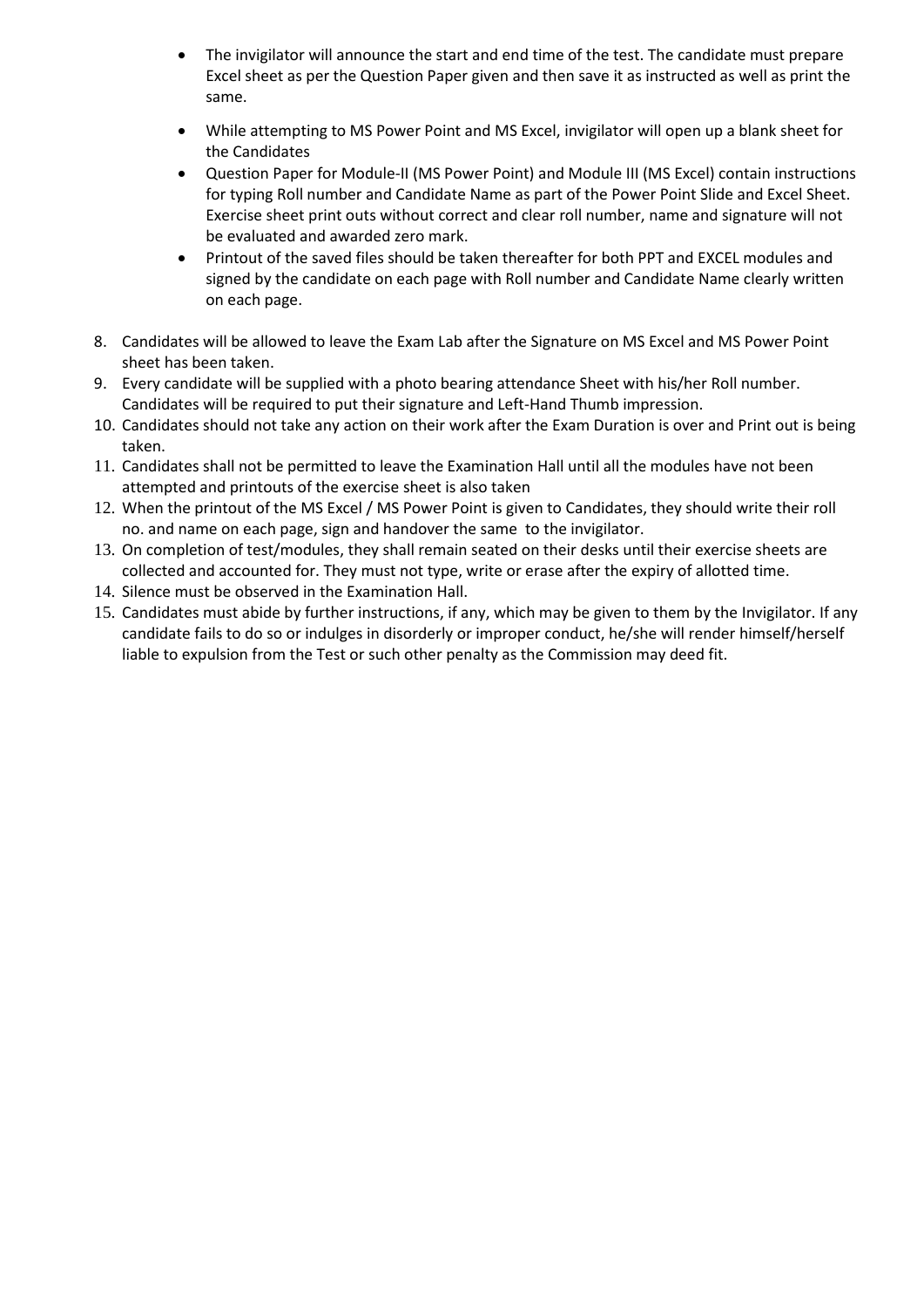#### General Instructions for the Candidates

- 1. The candidates are advised to reach centre as per the time slot indicated against Reporting/ Entry time in the admit card.
- 2. Candidates should note that no candidate will be allowed entry after the entry closing time in any circumstance or due to any reason. Gates will be closed strictly at entry closing time.
- 3. Candidates should invariably bring the following at the time of reporting for the examination:
	- (a) Admission Certificate
	- (b) Two copies of their **latest coloured passport size photograph** (3 cm  $\times$  3.5 cm).
	- (c) At least one valid photo bearing identity proof in ORIGINAL with clear photograph (Eligible photo identity proofs such as 1. Passport, 2. Aadhaar Card/Print out of e-Aadhaar, 3. Driving License, 4. Service ID Card issued to employees by Central Govt./State Govt./ PSUs, 5. ID Card issued by University/College/School 6. Voter's ID Card, 7. PAN Card, 8. Ex-Servicemen Discharge Book issued by Ministry of Defence, 9. Any other Photo Identity Proof issued by Central Govt./ State Govt.).
	- (d) If the Photo Identity Card does not contain the complete Date of Birth, then the candidate must carry an additional original document having the Date of Birth as printed on the Admission Certificate (e.g. Admit Card/ Pass Certificate/ Marks Sheet of  $10^{th}$  Class issued only by CBSE/ ICSE/ State Boards; Birth Certificate, Category Certificate etc. issued only by Central Govt. / State Govt. / PSUs). In case of a mismatch in the Date of Birth mentioned in the Admission Certificate and Photo ID Proof/ the Certificate brought in support of Date of Birth, the candidate will not be allowed to appear in the examination.
	- (e) Face mask.
	- (f) Hand sanitizer (Small bottle).
	- (g) Transparent water bottle.
	- (h) Printout of COVID-19 Self Declaration Form provided with the Admission Certificate.
- 4. No candidate will be allowed to leave the examination lab before the completion of the examination time for any reason without permission from the exam Functionaries. Once a candidate leaves the lab without the permission of the exam functionaries, he/she shall not be allowed to re-enter the examination lab and his/her candidature shall be cancelled.
- 5. Candidates shall be permitted to appear in the exam only at the venue as specified in the Admission Certificate.
- 6. Candidates are advised to visit the exam venue at least one day in advance so that they can reach the examination venue on the date of exam in time.
- 7. Candidates must ensure that they do not appear in the examination more than once. Otherwise candidature of such candidates would be cancelled and appropriate action will be taken against them.
- 8. Candidature of candidates is purely provisional. It is advised that candidates should satisfy themselves that they fulfil all the eligibility conditions. If at any stage, it is found that a candidate does not fulfil any of the eligibility conditions, his/her candidature shall be cancelled.
- 9. Prohibited items such as watches, books, pens, paper chits, magazines, electronic gadgets (mobile phones, Bluetooth devices, head phones, pen/ buttonhole/ spy cameras, scanner, calculator, storage devices etc) are strictly not allowed in the examination lab. If any such item is found in the possession of a candidate in the examination lab, his/her candidature is liable to be cancelled and legal/criminal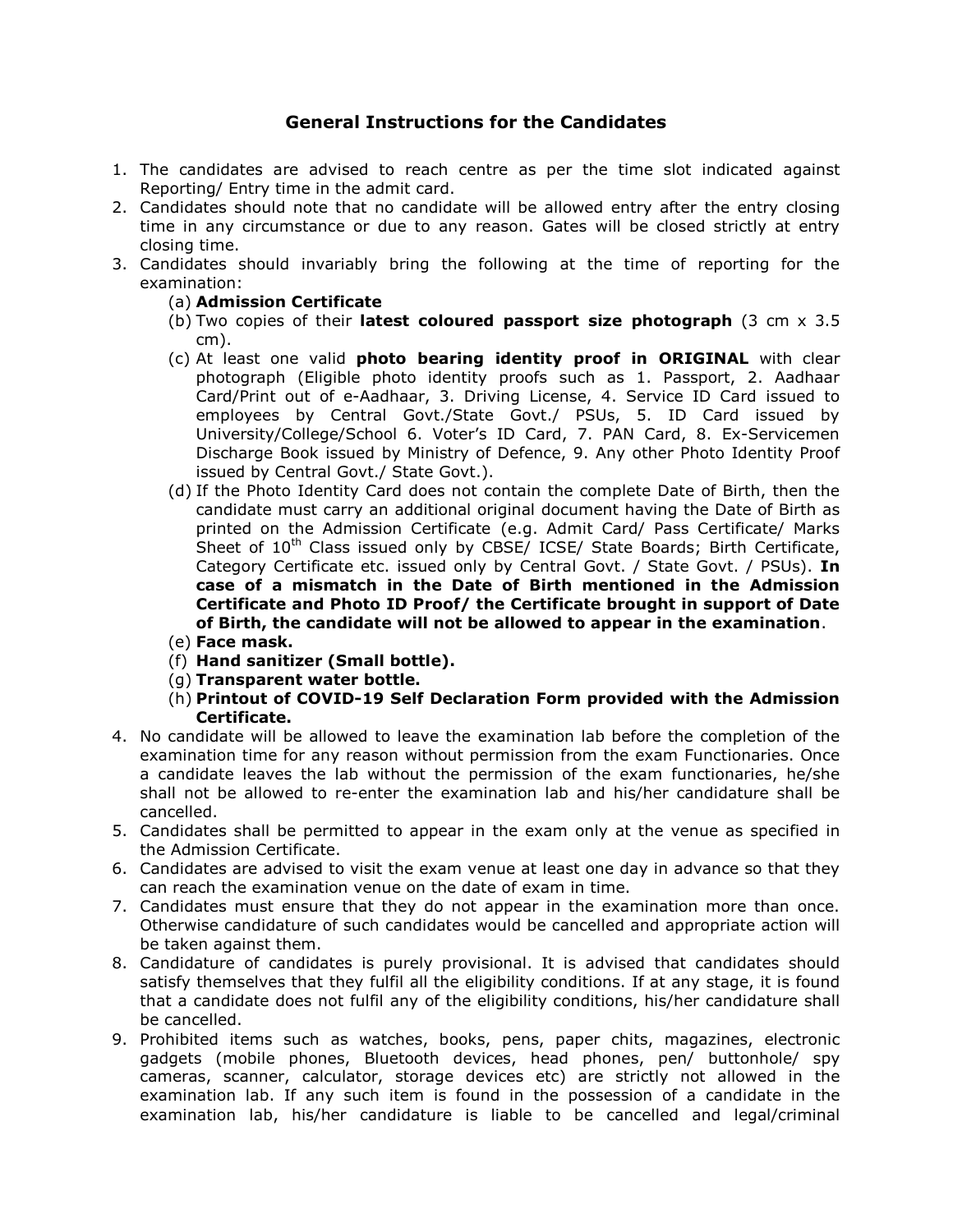proceedings could be initiated against him/her. He/she would also be liable to be debarred from appearing in future examinations of the Commission as per extant rules.

- 10. Candidates should avoid wearing items like nose pins, bracelets, earrings, charms, kadas etc. In case, religion/ customs require candidates to wear specific attire, the frisking may take more time and therefore candidates should report at the venue of examination early.
- 11. Candidates are advised not to bring bags and prohibited items into the examination venue. In case they bring any such item, they would have to make their own arrangements for safe custody of such items. The Commission will not be liable to make any arrangement for safe custody of any such item.
- 12. Pen and paper for rough work would be provided in the examination lab.
- 13. All Exam Labs are under Video Surveillance.
- 14. Electronic watch (timer) will be available on the computer screen allotted to candidates.
- 15. Candidate should ensure that they do not indulge in any unfair means and shall also not talk to each other after commencement of the exam and during its entire duration.
- 16. Candidate shall have to undergo the process of contactless Frisking through Handheld Metal Detector (HHMD).
- 17. Candidate must strictly abide by the instructions given by the Exam Functionaries (Centre Supervisor / Invigilator, etc).
- 18. Candidate should ensure that they provide clear Left Thumb Impression (LTI), Certification Statement in their running handwriting and signature on Commission's Copy of Admission Certificate taking necessary precautions against Covid-19.
- 19. If any candidate is found obstructing the conduct of the examination or creating disturbances at the examination venue, his/her candidature shall be summarily cancelled. Such candidate shall also be liable to be debarred from future examinations of the Commission and legal/criminal proceedings could be initiated against him/her. It may be noted that no re-examination would be conducted if it is found that the examination was disrupted on account of instigation by the candidates.
- 20. If the examination does not commence at the scheduled time or is interrupted midway due to any technical snag or for any other reason, candidates should follow the instructions of the exam functionaries. They may have to wait patiently till the issue is suitably addressed and resolved. The Commission would take an appropriate action and decision in the matter which would be final and would be binding on candidates in case the exam could not be completed.
- 21. Candidates are assured that in case of disruption of examination for any reason such as major/minor technical snag or slow speed of server/breakdown of server etc., they will not, under any circumstances, lose the examination time to which they are entitled.
- 22. Candidates are advised to report to the concerned Regional Office/ Commission, in case they notice any irregularity during conduct of examination. The identity of such candidates will be kept confidential.
- 23. Eligible PwD candidates are entitled for compensatory time of 20 minutes per hours and assistance of scribe.
- 24. PwD candidates, other than those affected by blindness and cerebral palsy, who have opted for the facility of scribe and/or Compensatory time in their application form are required to produce certificate as per Annexure-1 of the Notice of Examination for availing the facility of scribe.
- 25. Candidates opting for own scribe, the qualification of the scribe should be one step below the qualification of the candidate taking the examination. Such candidates shall be required to submit details of the own scribe in proforma at Annexure-II of the Notice of Examination. In addition, the scribe has to produce a valid ID proof (as per list given at Para-3) in original. A photocopy of the ID proof of the scribe signed by the candidate as well as the scribe is required to be submitted along with proforma at Annexure-II.
- 26. Scribe arranged by the PwD candidate should not be a candidate of this examination otherwise candidatures of both the candidates will be cancelled.
- 27. One eyed candidates and partially blind candidates, who are able to read the normal Question Paper set with or without magnifying glass and who wish to write/indicate the answer with the help of magnifying glass, will be allowed to use the same in the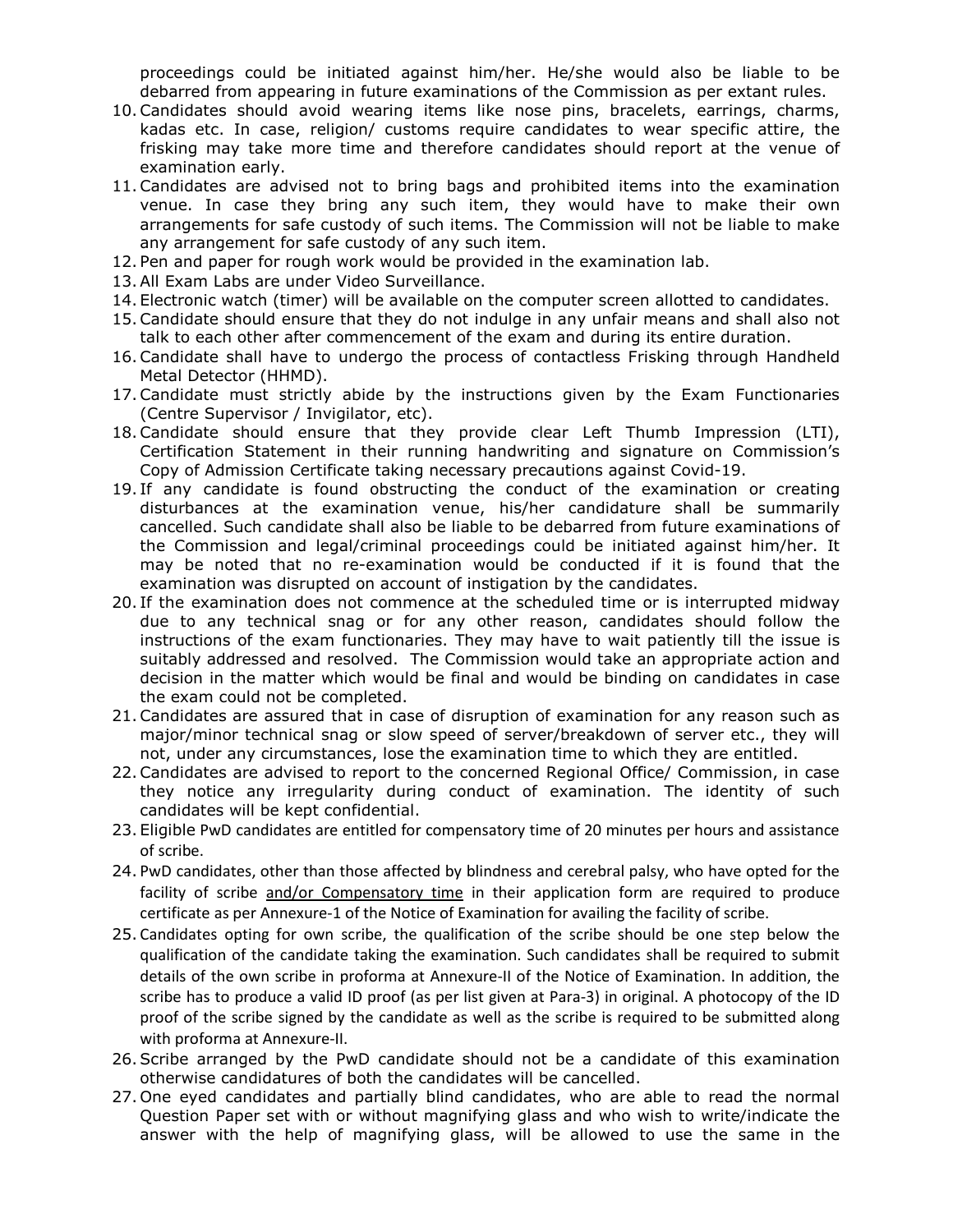Examination Hall and will not be entitled to a Scribe. Such candidates will have to bring their own Magnifying Glass to the Examination Hall.

- 28. If any candidate is found in inebriated state that candidate will not be allowed entry to the venue.
- 29. In case of any doubt or clarification, the candidates are advised to contact the concerned Regional Office of the Commission personally or through the Helpline Numbers as indicated in the Admission Certificate.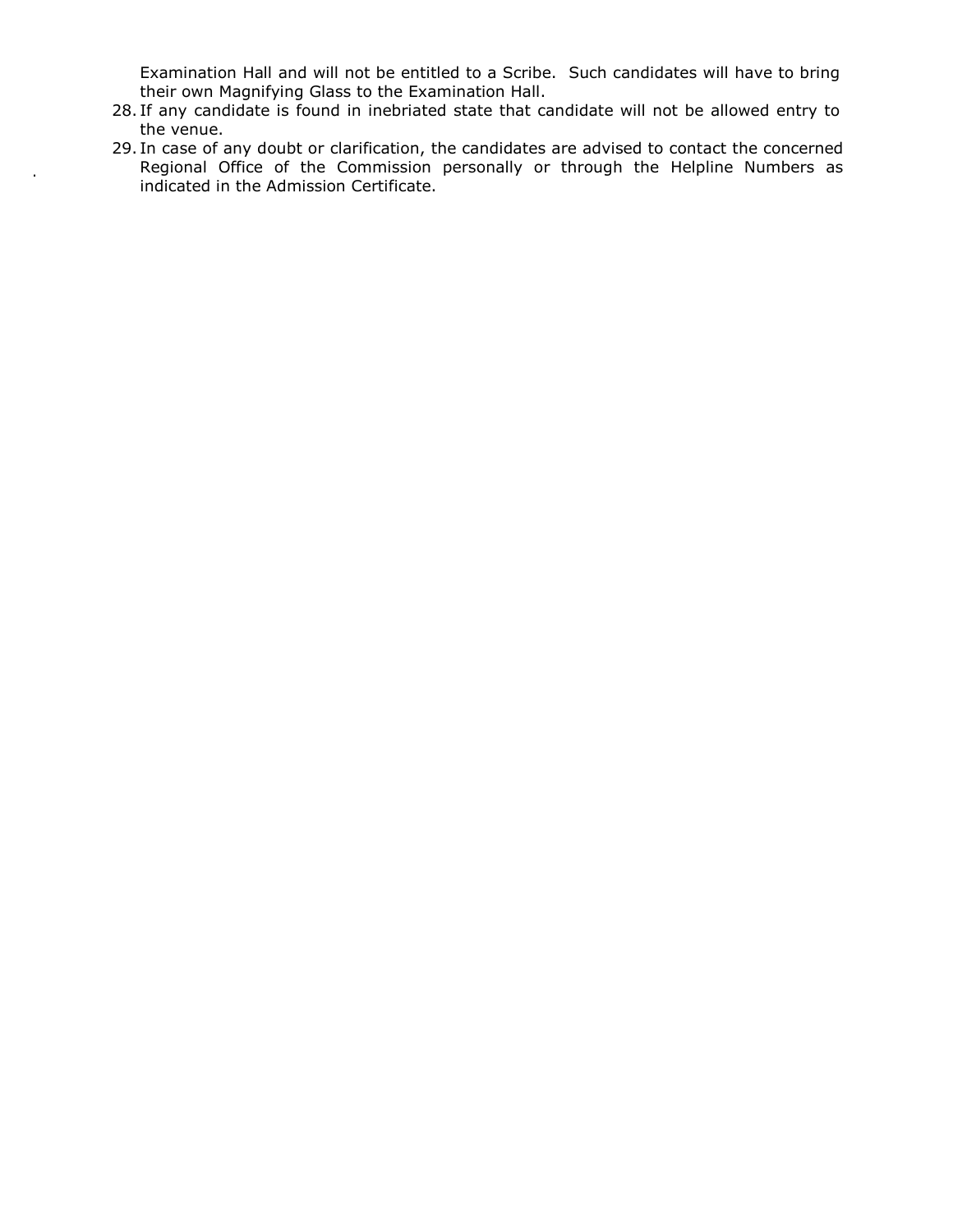## Advisory for Candidates regarding Covid-19

Staff Selection Commission will implement social distancing norms during the conduct of its Computer Based Examinations in adherence to the Govt. of India guidelines in the present scenario of Covid-19 to ensure health and safety of the candidates. Appropriate precautionary measures have been taken by the Commission for fair and transparent conduct of the examination without compromising on the safety of examiners and examinees. Candidates are required to adhere to the guidelines for social distancing and hygiene in their own interest. Non-adherence of social distancing norms and the following guidelines may lead to strict action against the erring candidate. The candidates are required to note and follow the following instructions:

- 1. In light of Covid-19 pandemic, the candidates are advised to reach the venue of examination well before gate closure time so as to avoid last minute crowding at the entry gate.
- 2. On reaching the examination venue, candidates are advised to follow social distancing norms and maintain distance of 6 feet between two candidates.
- 3. Mapping of candidate Roll Number and Lab Number will not be displayed outside the examination venue but will be provided to the candidates individually at the time of entry after verification of their Admission Certificate and ID Proof.
- 4. Facility for hand sanitization will be available at entry gate and also inside the examination venue. All candidates are required to sanitize their hands.
- 5. Contactless candidate verification will be conducted by flashing of admit card and valid Photo ID proof at Document Verification desk.
- 6. Ball pen and rough sheets will be provided to the candidates. Rough sheets and a Ball pen will be placed at the candidate seats. Additional Rough sheets, when demanded, will also be provided to the candidates. Candidates will be required to drop the rough sheets in the drop box provided in the Lab.
- 7. Candidates with COVID-19 positive declaration or symptoms of fever, cough, etc. will not be permitted entry into examination venue. Candidates will be checked with thermo guns at entry point for fever and candidates having above normal (>99.14 $\degree$  F/ 37.3 $\degree$ C) temperature will not be allowed entry.
- 8. Candidate may also use hand gloves at their discretion.
- 9. Candidates are required to undergo contact less frisking and temperature checking using thermo gun and they will be directed towards the document verification desk. The exam functionaries will examine the Admission Certificate, ID Proofs etc. and candidates will then move towards Registration desk.
- 10. At Registration desk, the photograph of the candidate will be captured, however, no thumb impression will be taken as a precautionary measure. Seat numbers will be provided to the candidates at this instance.
- 11. Candidates will then be quided to his allocated seats. To ensure social distancing norms, candidates may be assigned another seat in case two candidates are allotted adjacent seats.
- 12. Candidates are advised to sanitize their hands before and after filling the Commission Copy and Attendance Sheet.
- 13. On completion of a shift, the candidates will be permitted to move out in an orderly manner – one candidate at a time.
- 14. Rough sheets will be dropped by the candidates in the designated box at the exit of the examination lab.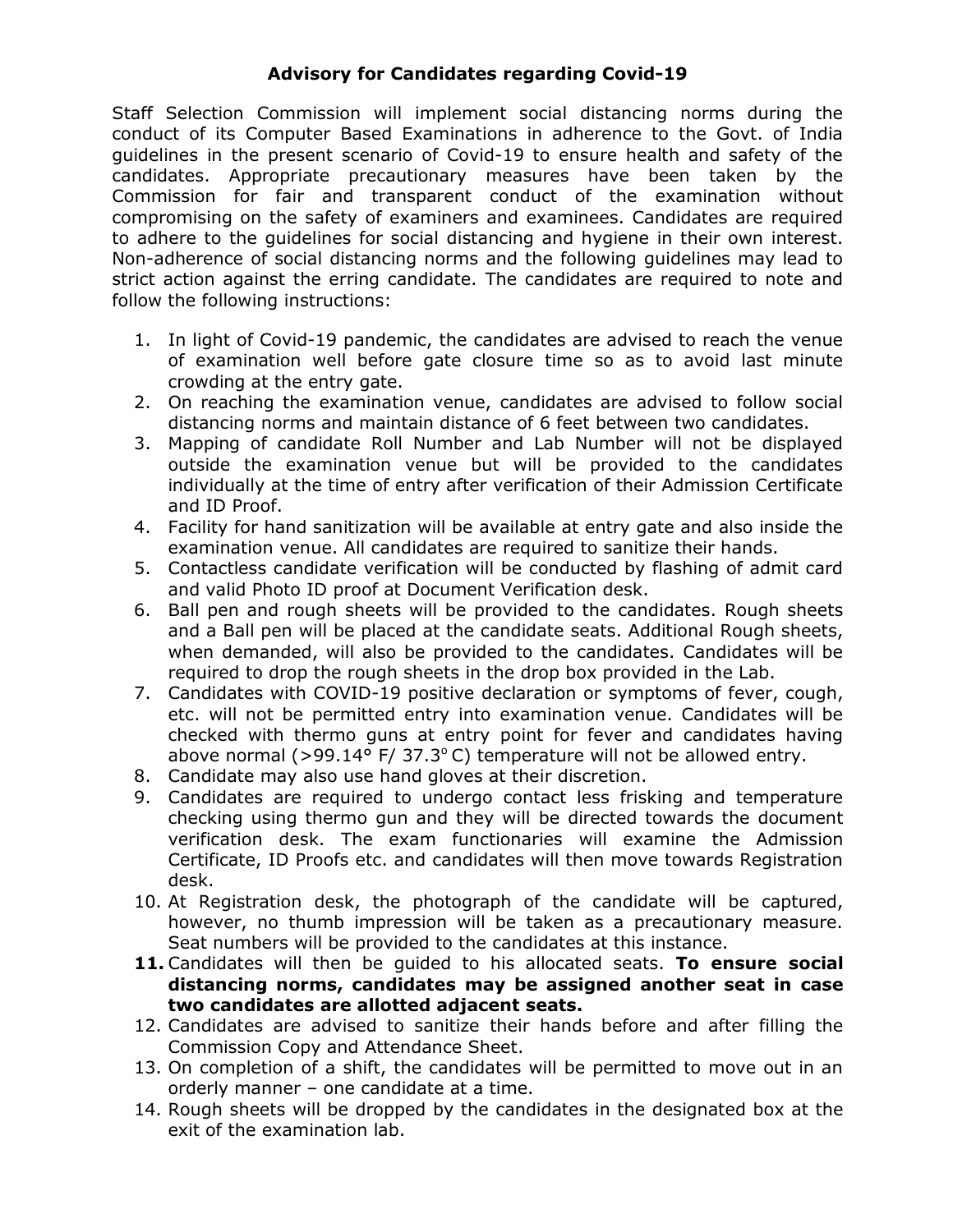# COVID-19 Self Declaration Form

I hereby declare that I haven't been tested positive for Corona Virus or identified as a potential carrier of COVID-19 virus and I am also not having any of the symptoms related to COVID-19.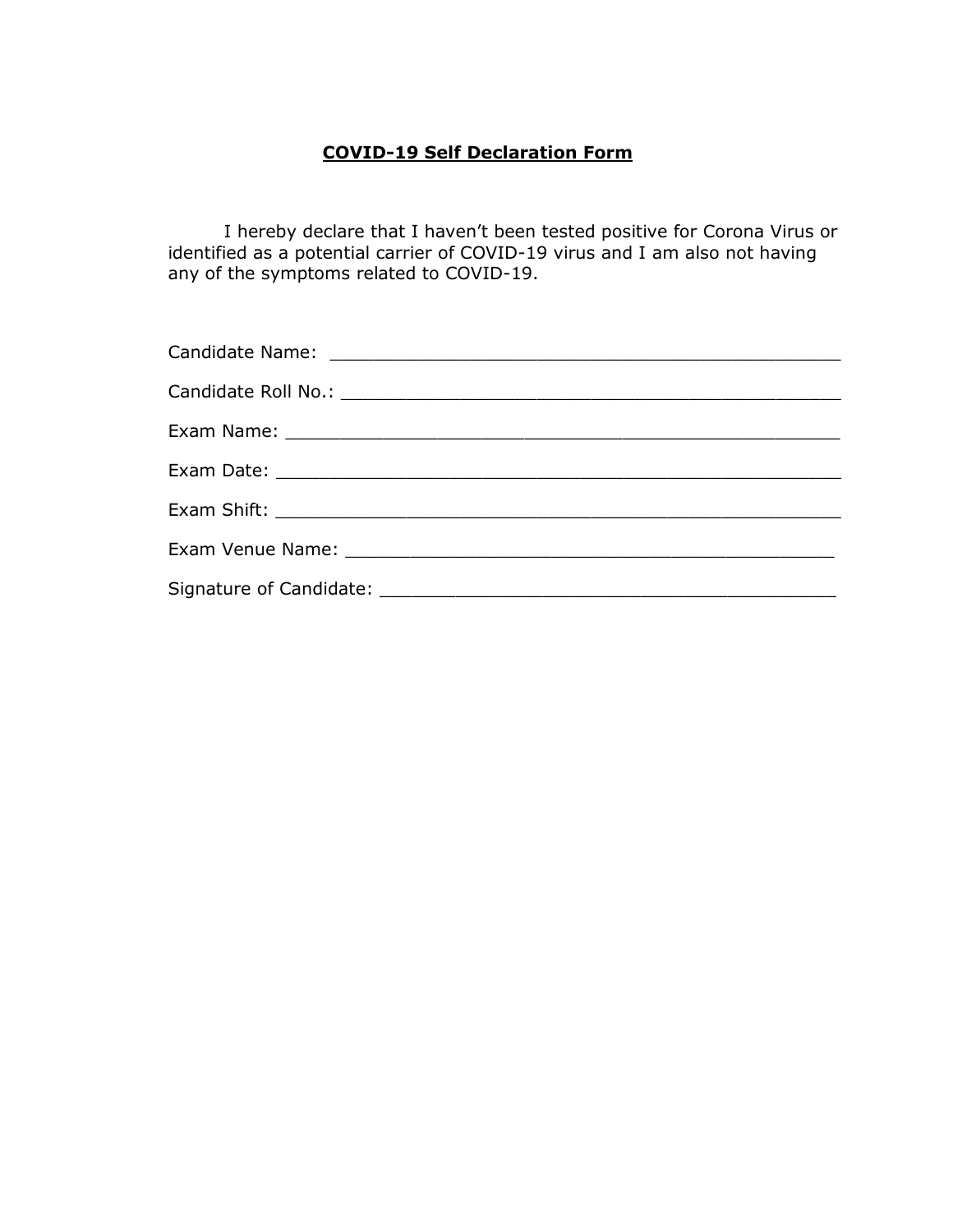- 1. अभ्यर्थियों को सलाह दी जाती है कि वे प्रवेशपत्र में दिए गए रिपोर्टिंग/प्रवेश-समय में निर्धारित समय स्लॉट के अनुसार केंद्र पहुंचें।
- 2. अभ्यर्थी ध्यान दें कि किसी भी परिस्थिति में या किसी भी कारण से प्रवेश-समय के बाद किसी भी अभ्यर्थी को प्रवेश करने की अनुमति नहीं दी जाएगी। प्रवेश-समय के बाद गेटों को हर हाल में बंद कर दिया जाएगा।
- $3. \hskip 1.2cm$ अभ्यर्थी परीक्षा के लिए रिपोर्टिंग के समय सदैव निम्नलिखित अपने साथ लाएं : (क) प्रवेश-पत्र
	- (ख) पासपोर्ट आकार की अपनी नवीनतम रंगीन फोटों की दो प्रतियां (3 सेमी  $\mathrm{x}$ 3.5 सेमी)।
	- (ग) स्पष्ट फोटो वाला मूल रूप में <mark>कम से कम एक फोटोयुक्त वैध पहचान</mark> प्रमाण (अपेक्षित फोटो पहचान-प्रमाण जैसे कि  $_{1}$  पासपोर्ट, $_{2}$  आधार कार्ड / ई आधार का प्रिंट आउट, 3. ड्राइविंग लाइसेंस, 4. केंद्रीय सरकार/राज्य सरकार/सार्वजनिक क्षेत्र के उपक्रम द्वारा कर्मचारियों को जारी किया गया सेवा पहचान-पत्र, 5. विश्वविद्यालय / कॉलेज / स्कूल द्वारा जारी किया गया पहचान-पत्र, 6. मतदाता पहचान-पत्र , 7. पैन कार्ड, 8. रक्षा मंत्रालय द्वारा जारी किया गया भूतपूर्व सैनिक निर्मुक्ति पुस्तक, 9. केन्द्रीय सरकार/राज्य सरकार द्वारा जारी कोई अन्य फोटो पहचान प्रमाण ।
	- (घ) यदि फोटो पहचान पत्र पर पूर्ण जन्मतिथि अंकित नहीं है, तो उम्मीदवार को अपनी जन्म-तिथि के साक्ष्य के रूप में एक अतिरिक्त मूल दस्तावेज लाना होगा जिसमें जन्म तिथि वही हो जो प्रवेश-पत्र में अंकित है (जैसे-सीबीएसई/आईसीएसई/राज्य बोर्ड द्वारा जारी 10वीं कक्षा का प्रवेशपत्र/पास प्रमाण-पत्र/अंक-पत्र; जन्म प्रमाण-पत्र, श्रेणी प्रमाण-पत्र) । यदि प्रवेश प्रमाण-पत्र में उल्लिखित जन्म तिथि और जन्मतिथि के समर्थन में लाए गए फोटो पहचान पत्र/प्रमाण पत्र मेल नहीं खाते हैं तो अभ्यर्थी को परीक्षा में बैठने की अनुमति नहीं दी जाएगी।

(ड.) फेस मास्क।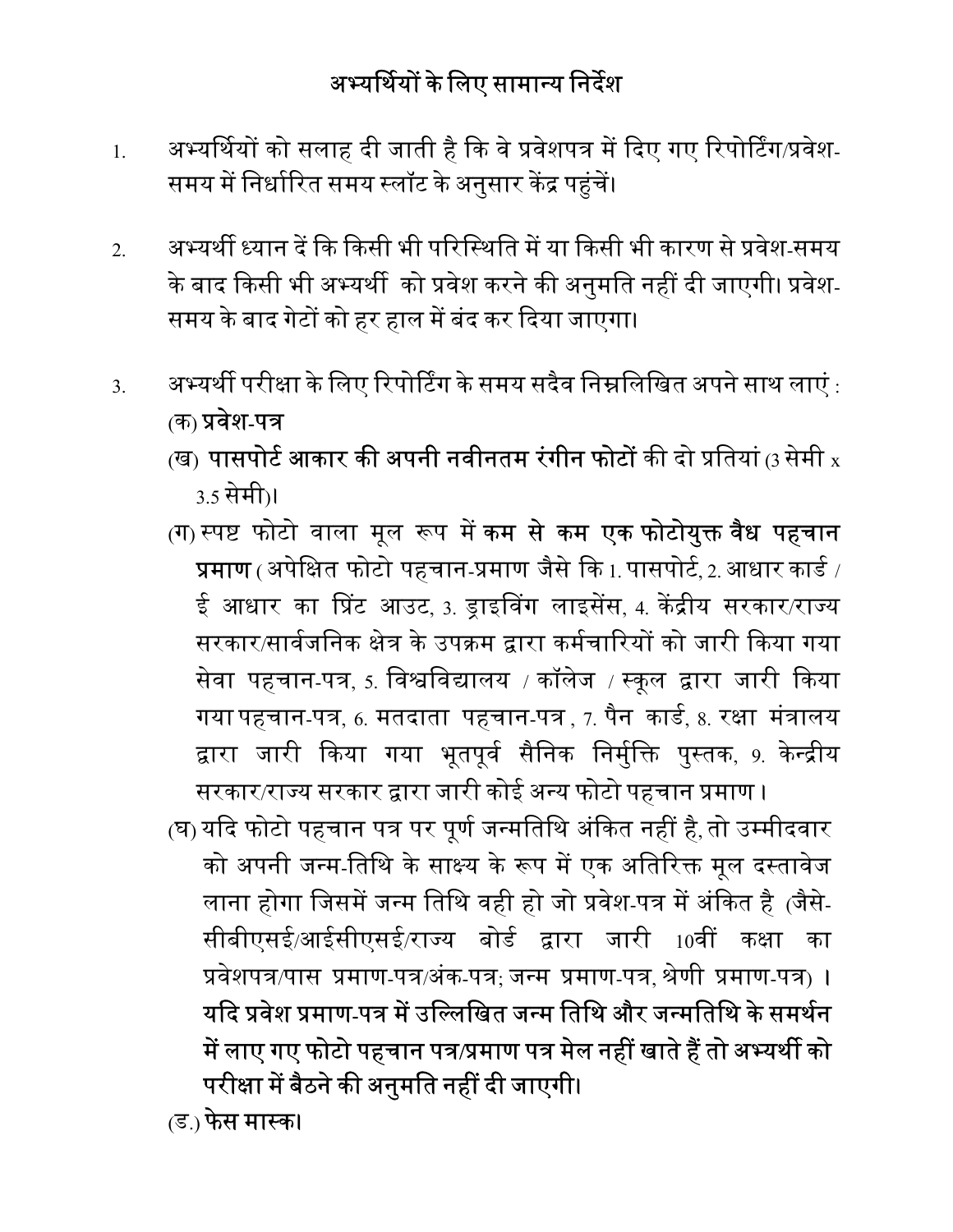- (च) हैंड सैनिटाइजर ( छोटी बोतल )।
- (छ) पारदर्शी पानी की बोतल।
- (ज) प्रवेश प्रमाण पत्र के साथ दिया गया कोविड-19 स्व-घोषणा पत्र का प्रिंटआउट।
- 4. परीक्षा अधिकारियों की अनुमति के बिना किसी भी अभ्यर्थी को किसी भी कारण से परीक्षा समाप्त होने के समय से पहले परीक्षा लैब को छोड़ने की अनुमति नहीं दी जाएगी। यदि अभ्यर्थी परीक्षा अधिकारियों की अनुमति के बिना लैब छोड़ देता है, तो उसे परीक्षा लैब में फिर से प्रवेश करने की अनुमति नहीं दी जाएगी और उसकी अभ्यर्थिता रद्द कर दी जाएगी।
- 5. अभ्यर्थियों को प्रवेश प्रमाणपत्र में निर्दिष्ट स्थल पर ही परीक्षा में बैठने की अनुमित होगी।
- 6. अभ्यर्थियों को सलाह दी जाती है कि वे कम से कम एक दिन पहले परीक्षा स्थल पर जाएं ताकि वे परीक्षा की तारीख को समय पर परीक्षा स्थल पर पहुंच सकें।
- 7. अभ्यर्थियों को यह सुनिश्चित कर लेना चाहिए कि वे एक से अधिक बार परीक्षा में उपस्थित न हों। अन्यथा ऐसे अभ्यर्थियों की अभ्यर्थिता रद्द कर दी जाएगी और उनके खिलाफ उचित कार्रवाई की जाएगी ।
- 8. अभ्यर्थियों की अभ्यर्थिता विशुद्ध रूप से अनंतिम है। यह सलाह दी जाती है कि अभ्यर्थी स्वयं को संतुष्ट कर लें कि वे सभी पात्रता शर्तों को पूरा करते हैं। यदि किसी भी स्तर पर, यह पाया जाता है कि कोई अभ्यर्थी पात्रता शर्तों में से किसी भी शर्त को पूरा नहीं करता है, तो उसकी अभ्यर्थिता रद्द कर दी जाएगी।
- <u>9</u>. परीक्षा लैब में निषिद्ध वस्तुएं, जैसे- घड़ी, किताबें, पेन, पेपर चिट, पत्रिकाएं, इलेक्ट्रॉनिक गैजेट्स (मोबाइल फोन, ब्लूटूथ डिवाइस, हेड फोन, पेन /बटनहोल / स्पाई कैमरा, स्कैनर, कैलकुलेटर, स्टोरेज डिवाइस आदि) लाने की सख्त मनाही है। । यदि परीक्षा लैब में किसी अभ्यर्थी के पास ऐसी कोई वस्तु पाई जाती है, तो उसकी अभ्यर्थिता रद्द की जा सकती है और उसके खिलाफ कानूनी /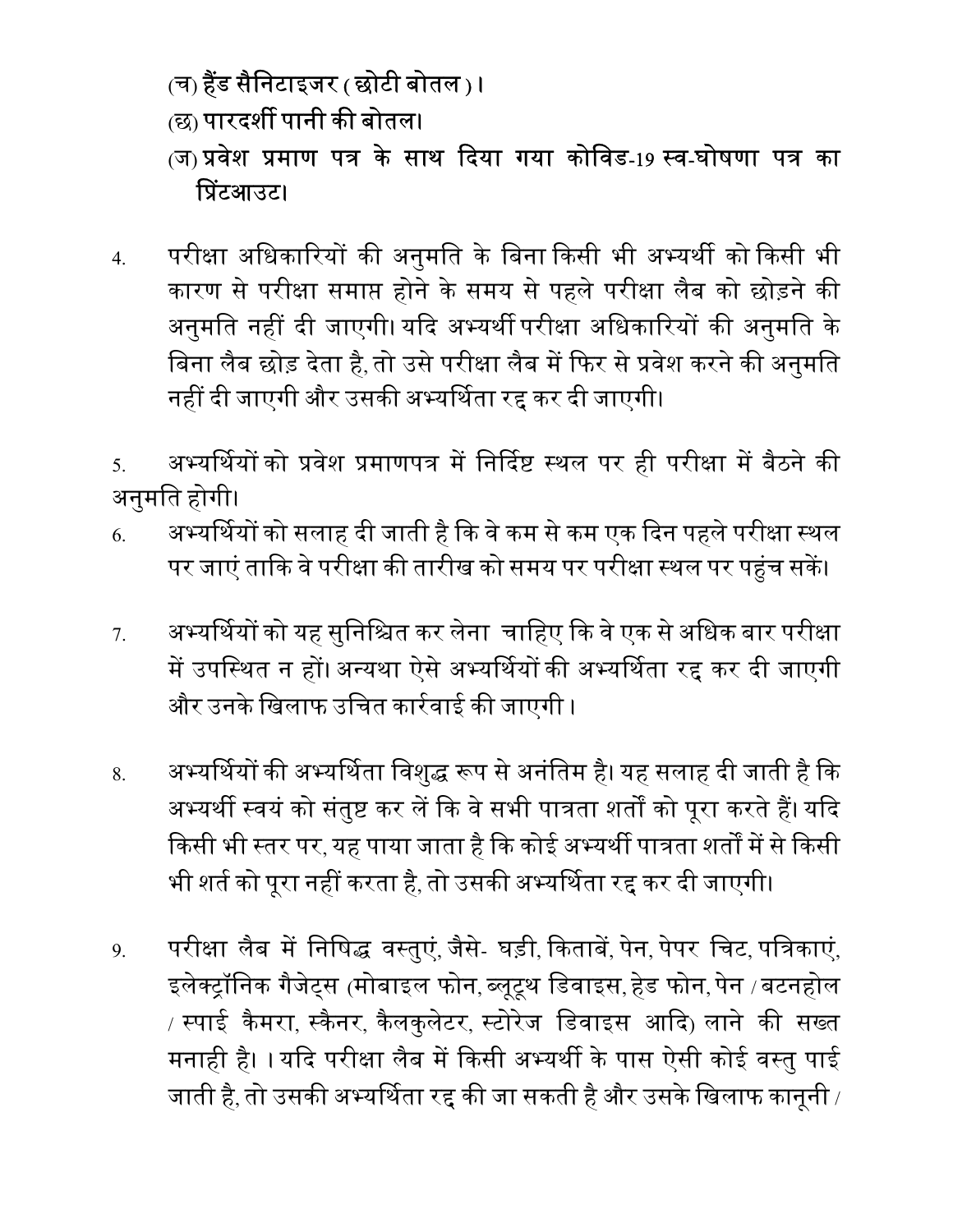आपराधिक कार्यवाही शुरू की जा सकती है। मौजूदा नियमों के अनुसार, वह भविष्य में आयोग की आयोजित होने वाली परीक्षाओं में उपस्थित होने से वंचित होने के लिए उत्तरदायी होगा/होगी ।

- 10. अभ्यर्थियों को नोज़-पिन, कंगन,झुमके, चार्म्स <sub>(charms),</sub>कड़ाआदिजैसी वस्तुओं को पहनने से बचना चाहिए । यदि किसी व्यक्ति को धर्म/रीति-रिवाजों के कारण विशिष्ट पोशाक पहनने की आवश्यकता होती है, तो उनकी तलाशी में अधिक समय लग सकता है और इसलिए अभ्यर्थियों को परीक्षा स्थल पर जल्दी रिपोर्ट करना चाहिए।
- 11. अभ्यर्थियों को सलाह दी जाती है कि वे परीक्षा स्थल में बैग और निषिद्ध वस्तुएं न लाएं। यदि वे ऐसी कोई भी वस्तु लाते हैं, तो उन्हें ऐसी वस्तुओं की सुरक्षा के लिए स्वयं व्यवस्था करनी होगी। आयोग ऐसी किसी भी वस्तु की अभिरक्षा के लिए कोई व्यवस्था करने के लिए उत्तरदायी नहीं होगा।
- 12. रफ़ कार्य के लिए पेन और पेपर परीक्षा लैब में दिए जाएंगे।
- 13. सभी परीक्षा लैब्स वीडियो निगरानी के अधीन हैं ।
- 14. अभ्यर्थियों को दी गई कंप्यूटर स्क्रीन पर इलेक्ट्रॉनिक घड़ी (टाइमर) उपलब्ध रहगेी
- <u>15. अभ्यर्थी सुनिश्चित कर लें कि वे किसी भी अनुचित साधन का प्रयोग न करें और </u> परीक्षा शुरू होने पर और इसकी पूरी अवधि के दौरान एक दूसरे से बात नहीं करें।
- 16. अभ्यर्थी को हस्त संचालित मेटल डिटेक्टर (एचएचएमडी) के जरिए संपर्क रहित तलाशी की प्रक्रिया से गुजरना होगा।
- <u>17. अभ्यर्थी को परीक्षा अधिकारियों (केंद्र पर्यवेक्षक/परीक्षक आदि) द्वारा दिए गए</u> निर्देशों का कड़ाई से पालन करना चाहिए।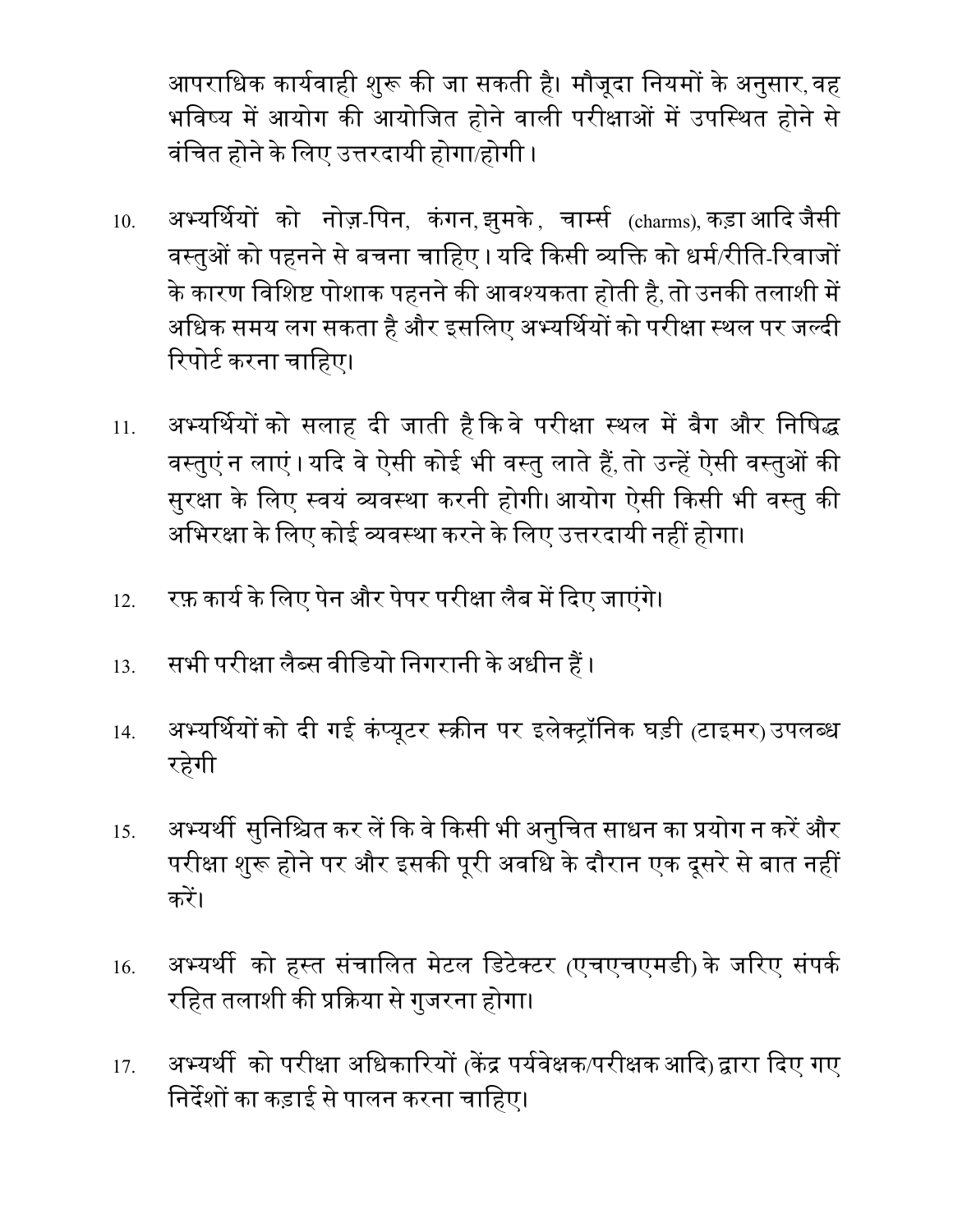- 18. अभ्यर्थी को कोविड-19 को ध्यान में रखते हुए आवश्यक सावधानी बरतते हुए प्रवेशपत्र की आयोग की प्रतिलिपि पर अपने बाएं हाथ के अंगूठे का निशान (एलटीआई), प्रवाहपूर्ण हस्तलेख (रनिंग हैंडराइटिंग) में प्रमाणन व्यक्तव्य और हस्ताक्षर करना सुनिश्चित करना चाहिए ।
- 19. यदि कोई अभ्यर्थी परीक्षा के आयोजन में बाधा उत्पन्न करता है या परीक्षा स्थल पर गड़बड़ी करता है, तो उसकी अभ्यर्थिता रद्द कर दी जाएगी। इस प्रकार का अभ्यर्थी आयोग की भावी परीक्षाओं से वंचित होने के लिए भी उत्तरदायी होगा और उसके खिलाफ कानूनी/आपराधिक कार्यवाही शुरू की जा सकती है। ध्यान दिया जाए कि यदि यह पाया जाता है कि अभ्यर्थियों के उकसाने के कारण परीक्षा में व्यवधान हुआ, तो परीक्षा दोबारा आयोजित नहीं की जाएगी।
- 20. यदि किसी तकनीकी खराबी के कारण या किसी अन्य कारण से परीक्षा निर्धारित समय पर शुरू नहीं होती है या बीच में बाधित होती है, तो अभ्यर्थियों को परीक्षा अधिकारियों के निर्देशों का पालन करना चाहिए। समस्या का समाधान होने तक उन्हें धैर्यपूर्वक प्रतीक्षा करनी पड़ सकती है। यदि परीक्षा पूरी नहीं होती है तो आयोग उक्त मामले में उचित कार्रवाई करेगा व निर्णय लेगा और उसका निर्णय अंतिम होगा एवं अभ्यर्थियों के लिए बाध्यकारी होगा।
- 21. अभ्यर्थियों को आश्वासन दिया जाता है कि किसी भी कारण से परीक्षा में व्यवधान, जैसे- गंभीर/मामूली तकनीकी बाधा या सर्वर की धीमी गति / सर्वर का संपर्क न रहना आदि होने की स्थिति में उनके परीक्षा के समय की किसी प्रकार की हानि नहीं होगी, जिसके वे हकदार हैं।
- 22. अभ्यर्थियों को सलाह दी जाती है कि यदि उन्हें परीक्षा के दौरान कोई अनियमितता दिखाई देती है तो वे संबंधित क्षेत्रीय कार्यालय / आयोग को इसकी सूचना दें । ऐसे अभ्यर्थियों की पहचान गोपनीय रखी जाएगी।
- 23. पात्र शा.दि. अभ्यर्थी प्रति घंटे 20 मिनट के पूरक समय और प्रलिपिक की सहायता के हकदार हैं।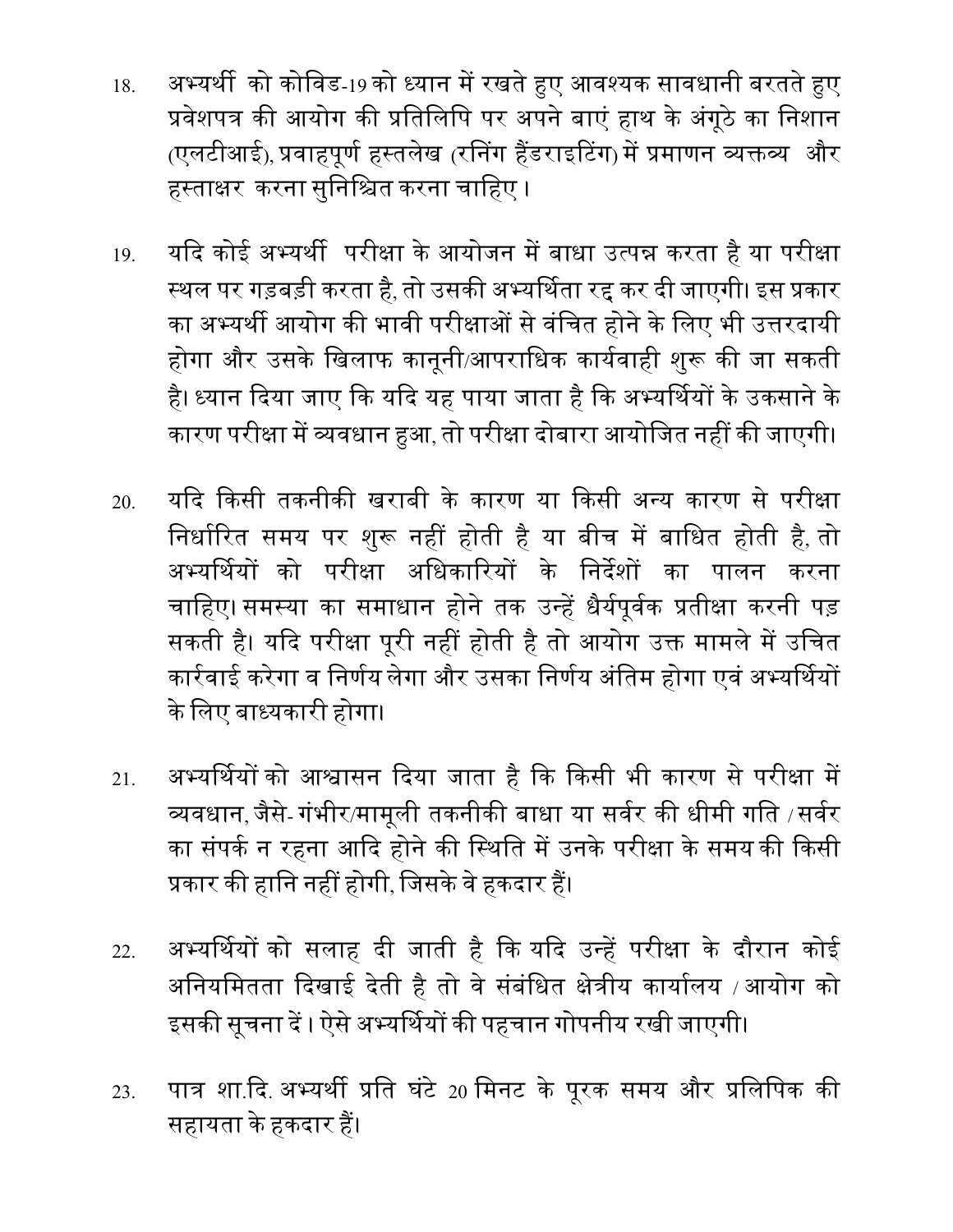- 24. दृष्टिहीनता और प्रमस्तिष्कीय पक्षाघात प्रभावित लोगों का छोड़कर अन्य शा.दि. अभ्यर्थियों, जिन्होंने अपने आवेदन पत्र में प्रलिपिक की सुविधा का विकल्प चुना है, उन्हें प्रलिपिक की सुविधा का लाभ उठाने के लिए परीक्षा के नोटिस के <u>अनुबंध-। (एनेक्सर-।)</u> के अनुसार प्रमाण पत्र प्रस्तुत करना आवश्यक होगा।
- 25. यदि अभ्यर्थी अपने प्रलिपिक का विकल्प देता है तो प्रलिपिक की योग्यता, परीक्षा दे रहे अभ्यर्थी की योग्यता से एक सुतर नीचे होनी चाहिए । अपने प्रलिपिक के लिए विकल्प दे रहे अभ्**यर्थियों को अनुबंध-** $\scriptstyle\rm II$  (एनेक्सर-।।) पर दिए गए प्रोफार्मा के अनुसार परीक्षा देने के समय अपने प्रलिपिक के बयोरे प्रसुतुत करना अपेक्षित होगा । इसके अलावा प्रलिपिक को परीक्षा के समय अपने वैध पहचान प्रमाणपत्र की (पैरा 3 पर दी गई सूची के अनुसार) मूल प्रति प्रसुतुत करनी होगी । <u>अनुबंध-II (एनेक्सर-II) पर दिए गए प्रोफार्मा के साथ</u> अभ्यर्थी और प्रलिपिक द्वारा हस्**ताक्षरित प्रलिपिक के पहचान प्रमाणपत्र** की फोटो प्रति प्रसुतुत की जाएगी ।
- 26. शा.दि. अभ्यर्थी द्वारा व्यवस्थित प्रलिपिक को इस परीक्षा का अभ्यर्थी नहीं होना चाहिए, अन्यथा दोनों अभ्यर्थियों की अभ्यर्थिता रद्द कर दी जाएगी।
- 27. एकाक्ष (एक आंख वाला) अभ्यर्थी और आशिंक रूप से दृष्टिहीन व्यक्ति जो आवर्धक लैंस से या उसके बिना सामान्य प्रश्न-प्रत्र पढ़ सकते हैं और आवर्धक लैंस की सहायता से उत्तर अंकित करना चाहते है, उन्हें परीक्षा कक्ष में आवर्धक लैंस का प्रयोग करने की अनुमति होगी और उन्हें प्रलिपिक की सुविधा लेने का हक नहीं होगा। ऐसे अभ्यर्थियों को परीक्षा कक्ष में अपना आवर्धक लैंस लाना होगा।
- 28. यदि कोई अभ्यर्थी नशे की हालत में पाया जाता है तो उसे परीक्षा स्थल में प्रवेश की अनुमति नहीं दी जाएगी।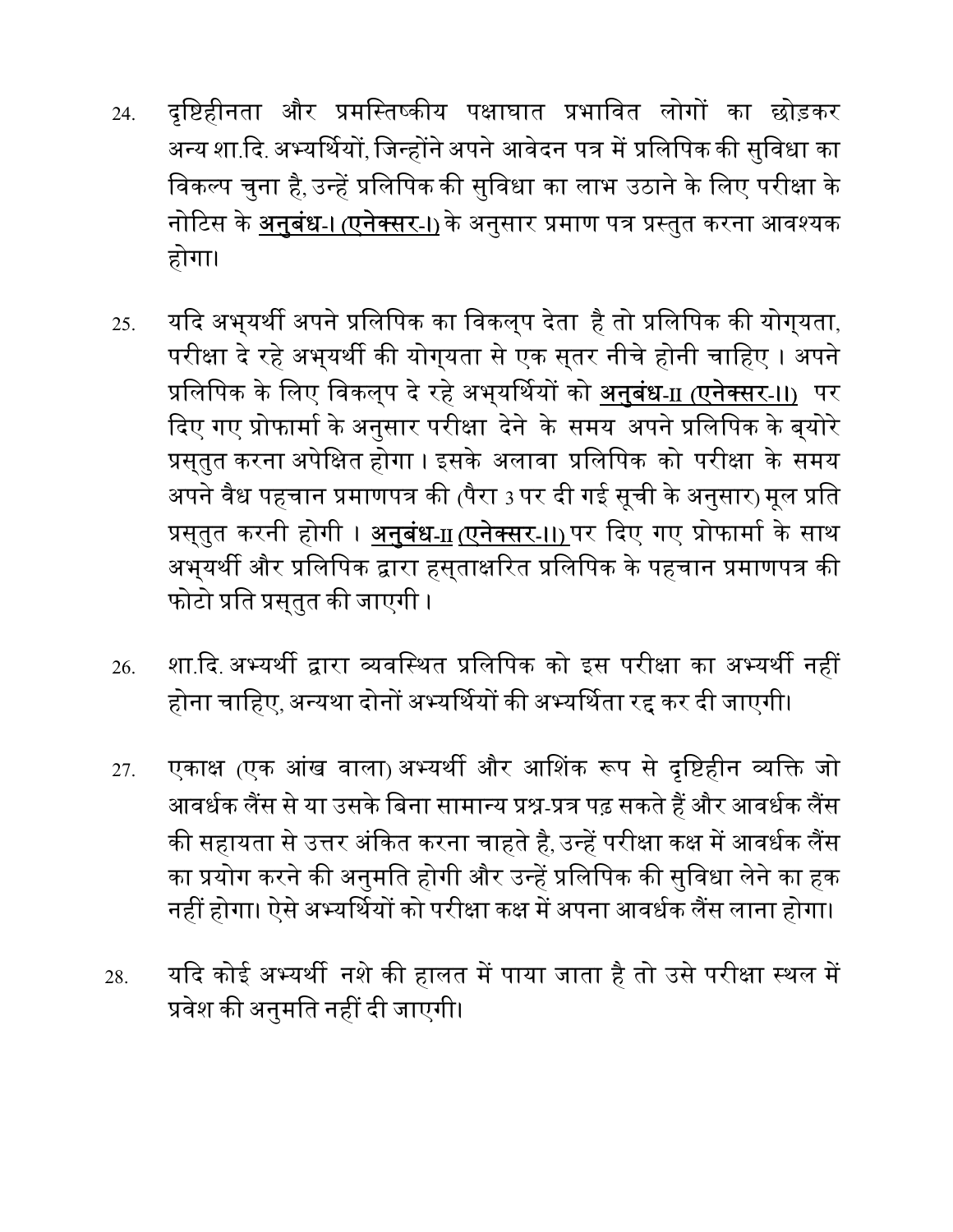29. अभ्यर्थियों को सलाह दी जाती है कि किसी भी संदेह या स्पष्टीकरण के मामले में वे आयोग के संबंधित क्षेत्रीय कार्यालय से व्यक्तिगत रूप से या प्रवेश-पत्र में दर्शाए गए हेल्पलाइन नंबरों के माध्यम से संपर्क करें।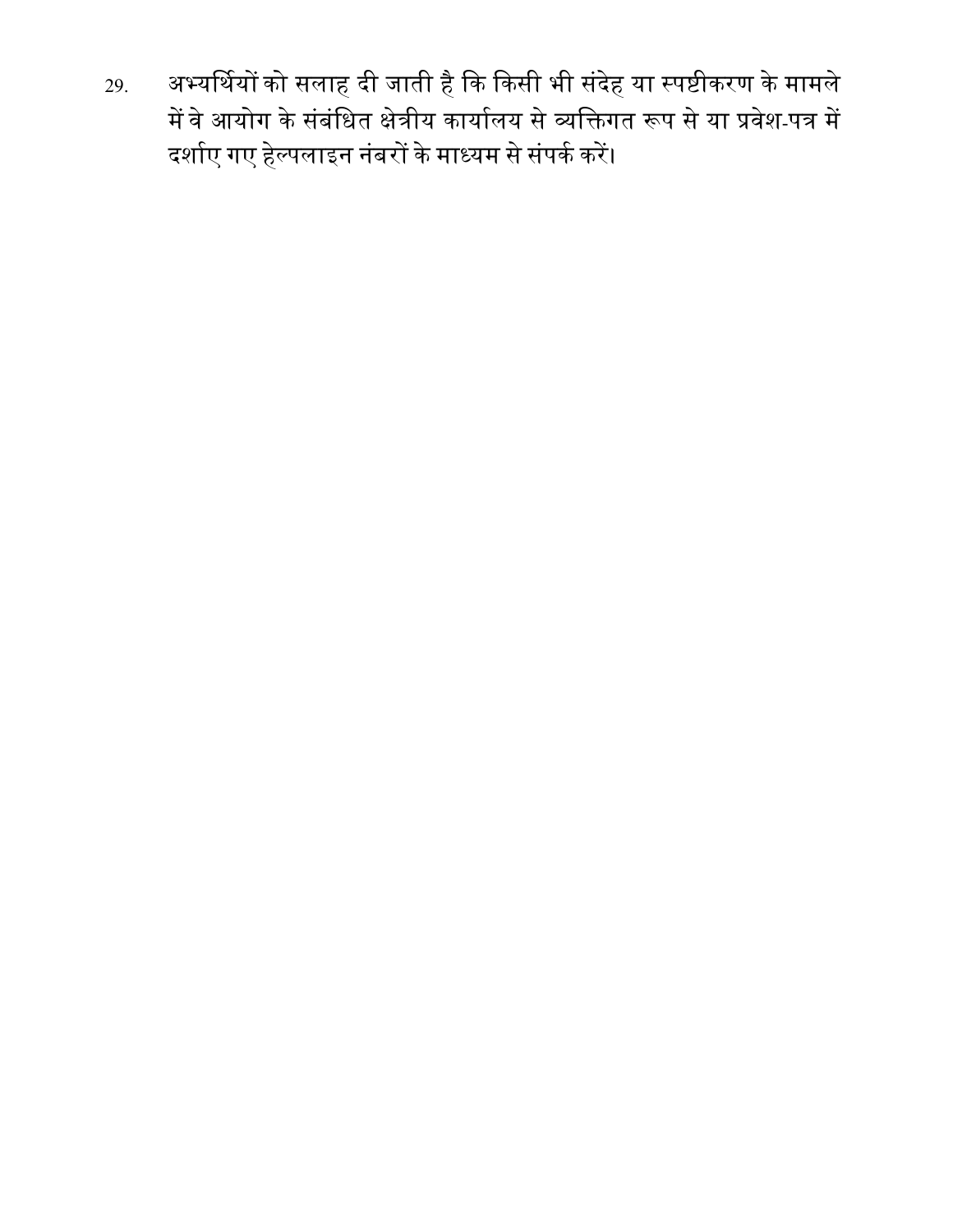# कोविड-19 (कोरोना) के संबंध में अभ्यर्थियों के लिए सलाह

कर्मचारी चयन आयोग अपनी कंप्यूटर आधारित परीक्षाओं के संचालन के दौरान अभ्यर्थियों का स्वास्थ्य और सुरक्षा सुनिश्चित करने के लिए,कोविड-19 के वर्तमान परिदृश्य में भारत सरकार द्वारा जारी दिशा-निर्देशों के अनुपालन में, सामाजिक दूरी के मानदंडोंको लागू करेगा। परीक्षकों और परीक्षार्थियों की सुरक्षा से समझौता किए बिना परीक्षा के निष्पक्ष और पारदर्शी संचालन के लिए आयोग द्वारा उचित एहतियाती कदम उठाए गए हैं। अभ्यर्थियों को अपने हित में सामाजिक दूरी और स्वच्छता के लिए दिशानिर्देशों का पालन करना आवश्यक है। सामाजिक दूरी मानदंडोंऔर निम्नलिखित दिशानिर्देशों का पालन न करने पर दोषी अभ्यर्थियों के खिलाफ सख्त कार्रवाई हो सकती है। अभ्यर्थियों को निम्नलिखितअनुदेशों पर ध्यान देना और उनका पालन करना आवश्यक है:

- 1. कोविड -19 महामारी के आलोक में, अभ्यर्थियों को यह सलाह दी जाती है कि वे प्रवेश द्वार पर अंतिम मिनट की भीड़ से बचने के लिए गेट बंद होने के समय से पहले परीक्षा स्थल पर पहुंचें।
- 2. परीक्षा स्थल पर पहुंचने पर,अभ्यर्थियों को यह सलाह दी जाती है कि वे सामाजिक दूरी के मानदंडों का पालन करें और दो अभ्यर्थियों के बीच 6 फीट की दूरी बनाए रखें।
- 3. अभ्यर्थी के रोल नंबर और लैब नंबर की मैपिंग परीक्षा स्थल के बाहर प्रदर्शित नहीं की जाएगी, लेकिन प्रवेशप्रमाण-पत्र और पहचान प्रमाण-पत्र के सत्यापन के बाद प्रवेश के समय अभ्यर्थियों को व्यक्तिगत रूप से प्रदान की जाएगी।
- 4. प्रवेश द्वार पर और परीक्षा स्थल के अंदर भी हाथ स्वच्छ करने की सुविधा उपलब्ध रहेगी। सभी अभ्यर्थियों को अपने हाथों को साफ करना होगा।
- <u>5</u>. दस्तावेज सत्यापन डेस्क पर प्रवेश-पत्र और वैध फोटो पहचान-पत्र की फ्लैशिंग द्वारा अभ्यर्थी का संपर्क रहित सत्यापन किया जाएगा।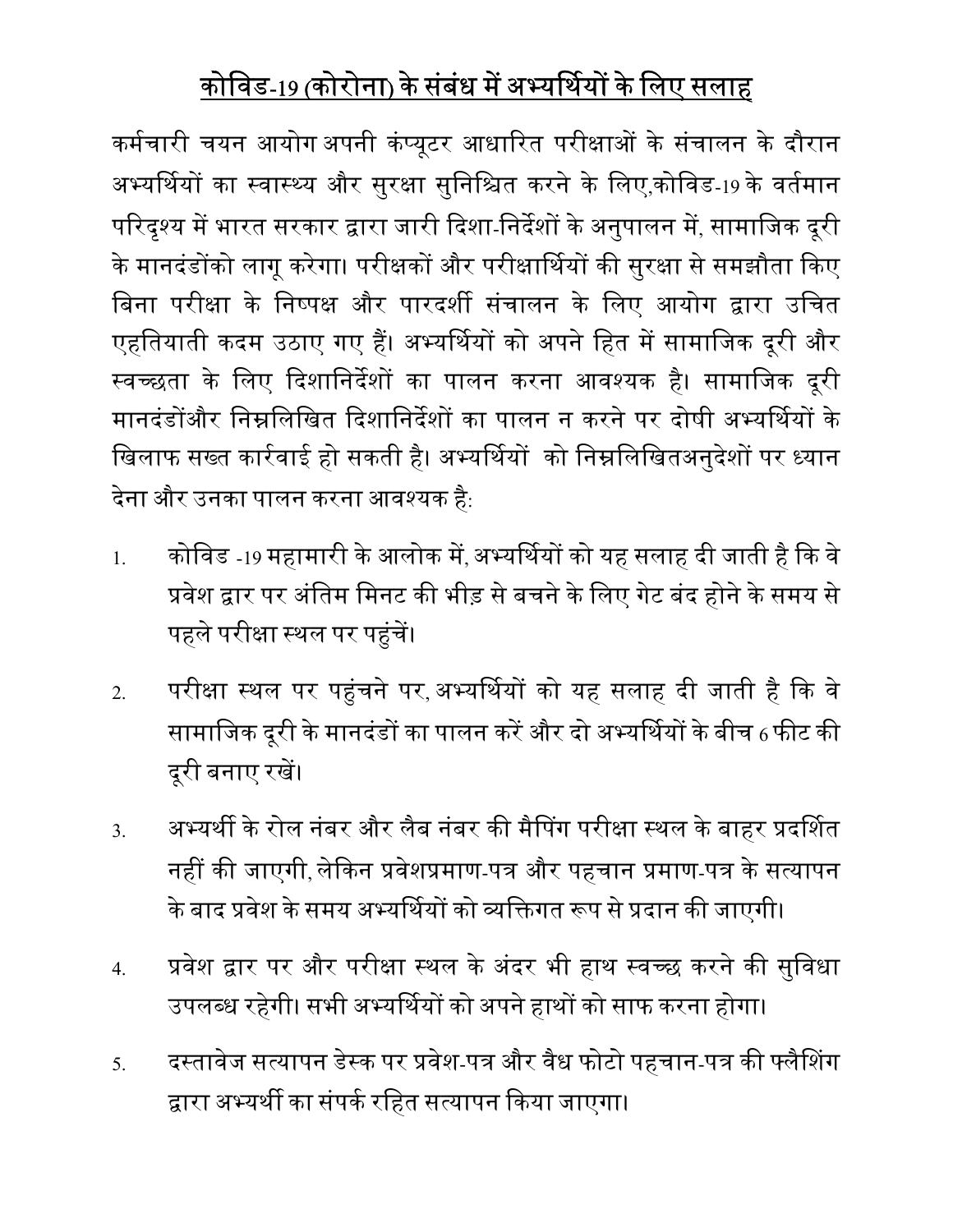- 6. अभ्यर्थियों को बॉल पेन और रफ शीट प्रदान की जाएगी। अभ्यर्थियों की सीटों पर रफ शीट और एक बॉल पेन रखा जाएगा। अभ्यर्थियों को,मांगने पर,अतिरिक्त रफ शीटभी प्रदान की जाएगी। अभ्यर्थियों को लैब में उपलब्ध कराए गए ड्राप बॉक्स में रफ शीट डालनी होगी ।
- 7. कोविड-19 की पुष्टि होने पर या बुखार, खांसी आदि के लक्षणों वाले अभ्यर्थियों को परीक्षा स्थल में प्रवेश की अनुमति नहीं होगी। परीक्षा स्थल प्रवेश द्वार पर थर्मो गन से अभ्यर्थियों के तापमान की जांच की जाएगी और सामान्य से ऊपर तापमान (>99.14 ° F / 37.3o C) वाले अभ्यर्थियों को प्रवेश की अनुमति नहीं होगी।
- 8. अभ्यर्थी अपने विवेकानुसार हाथ के दस्ताने भी इस्तेमाल कर सकते हैं।
- <u>9</u>. अभ्यर्थियों को थर्मो गन के उपयोग से संपर्क रहित तलाशी और तापमान की जांच की जाएगी और उन्हें दस्तावेज़ सत्यापन डेस्क की ओर जाने के लिए निर्देशित किया जाएगा। परीक्षा अधिकारी प्रवेश प्रमाण-पत्र, पहचान प्रमाण-पत्र आदि की जांच करेंगे और अभ्यर्थी फिर पंजीकरण डेस्क की ओर बढ़ेंगे।
- 10. पंजीकरण डे᭭क पर, अ᭤यथᱮ कᳱ त᭭वीर ली जाएगी, हालांᳰक, एहितयाती उपाय के रूप में अंगूठे का निशान नहीं लिया जाएगा। इस समय अभ्यर्थियों को सीट नंबर प्रदान किए जाएंगे।
- 11. अभ्यर्थियों को उन्हें आवंटित सीटों की ओर निर्देशित किया जाएगा। सामाजिक दूरी संबधी मानदंडों को सुनिश्चित करने के लिए, दो अभ्यर्थियों की सीट पास-पास होने पर,अभ्यर्थियों को एक अन्य सीट सौंपी जा सकती है।
- 12. अभ्यर्थियों को सलाह दी जाती है कि वे आयोग की प्रति और उपस्थिति प्रपत्र भरने से पहले और बाद में अपने हाथों को स्वच्छ करें।
- 13. एक पारी के पूरा होने पर, एक बार में एक अभ्यर्थी के क्रम में अभ्यर्थियों को क्रमबद्ध तरीके से बाहर जाने की अनुमति दी जाएगी ।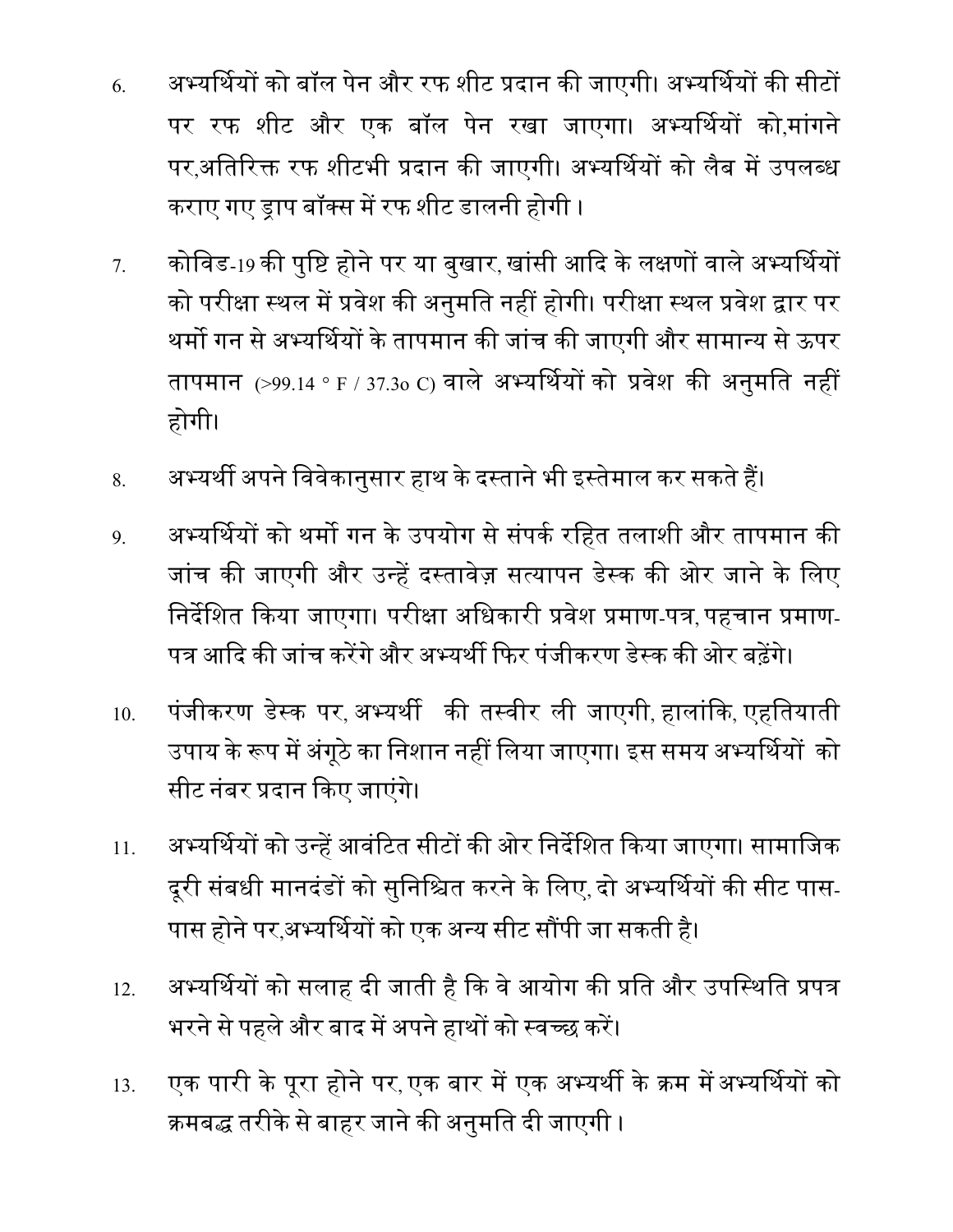14. रफ शीट को अभ्यर्थियों द्वारा परीक्षा लैब से निकलने के स्थान पर रखे बॉक्स में डाला जाएगा।